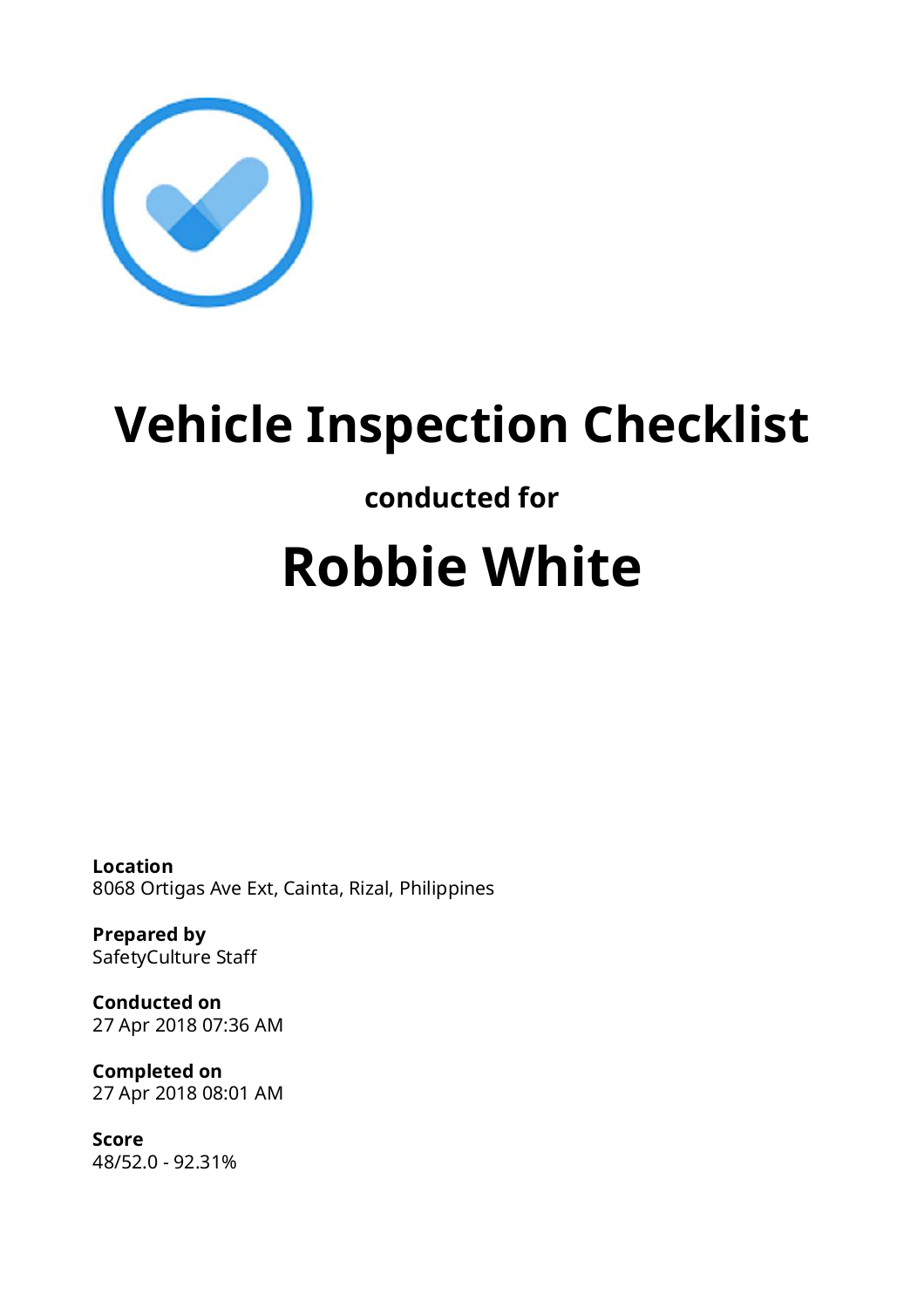#### **Actions**

#### #1. Kindly fix the battery.

| Assignee:       | carlo2345@gmail.com                               |
|-----------------|---------------------------------------------------|
| Priority:       | <b>NONE</b>                                       |
| Due Date:       | $\sim$                                            |
| Audit:          | Robbie White / Safety Culture Staff / 27 Apr 2018 |
| Linked to item: | <b>Battery</b>                                    |
| Status:         | To Do                                             |

#2. This needs to be repaired. If your steering wheel feels loose, you loose the ability to steer, or the car starts wandering on the road, you may need to repair the pitman arm.

| Assignee:       | nico785@gmail.com                                 |
|-----------------|---------------------------------------------------|
| Priority:       | <b>HIGH</b>                                       |
| Due Date:       | 27 Apr 2018 07:49 AM                              |
| Audit:          | Robbie White / Safety Culture Staff / 27 Apr 2018 |
| Linked to item: | Pitman arm                                        |
| Status:         | To Do                                             |
|                 |                                                   |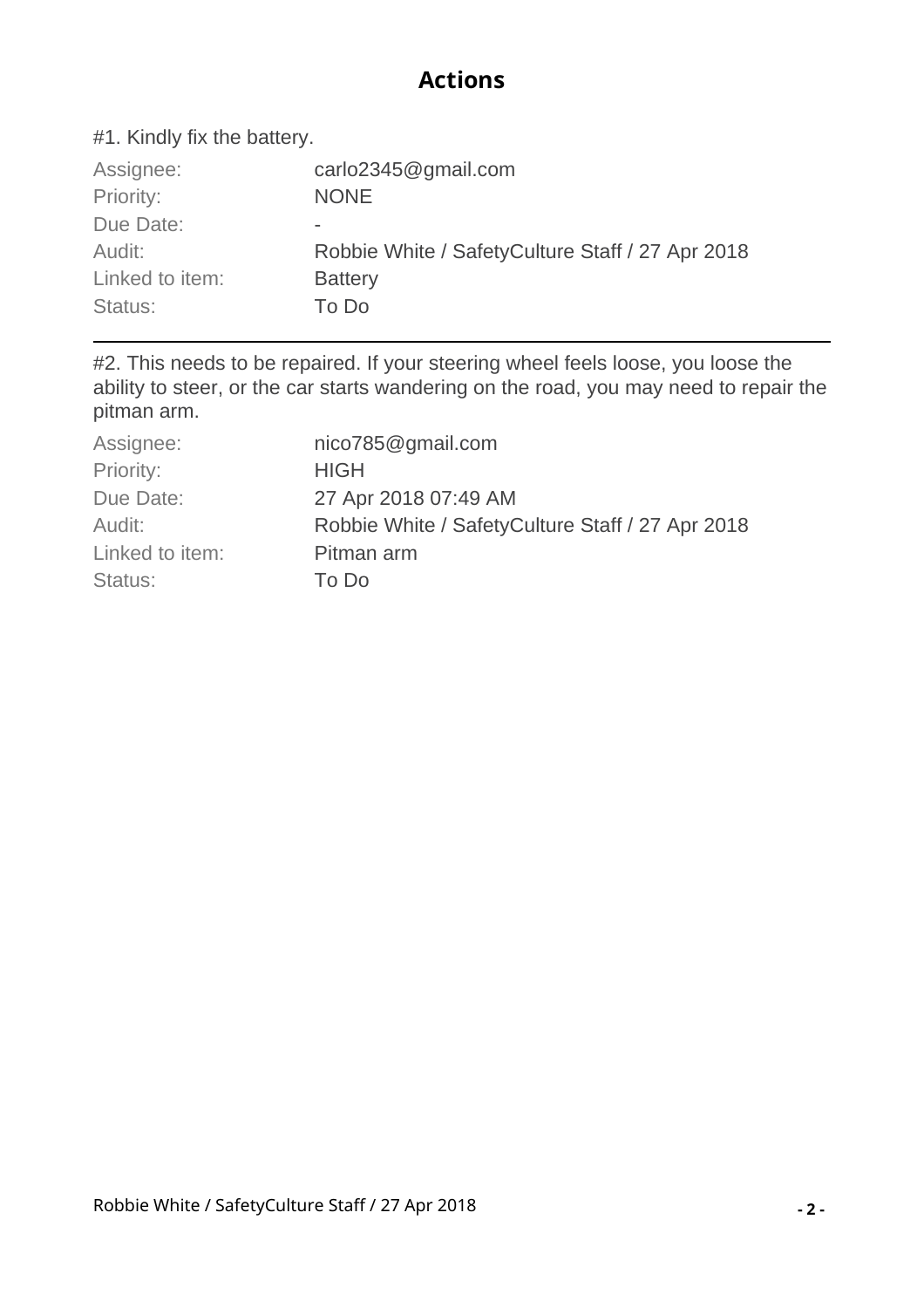#### **Audit - 48/52 92.31%**

| Question                                      | Response                    | <b>Details</b>      |  |  |
|-----------------------------------------------|-----------------------------|---------------------|--|--|
| <b>General Information</b>                    |                             |                     |  |  |
| Select vehicle identification type            | License Plate #, Other, VIN |                     |  |  |
| Enter VIN #                                   | 5F08A2257591                |                     |  |  |
| Enter License Plate No.                       | IK 2845                     |                     |  |  |
| Take photo of license plate                   |                             |                     |  |  |
| .<br>Stanik S<br><b>IK 2845</b><br>Appendix 1 |                             |                     |  |  |
| Enter identification type                     | Ford Everest 2015 Dark Blue |                     |  |  |
| <b>Enter Mileage</b>                          | 91,308                      |                     |  |  |
| Take photo of vehicle                         |                             |                     |  |  |
| Appendix 2                                    |                             |                     |  |  |
| <b>Inspection</b><br>Score (48/52) 92.31%     |                             |                     |  |  |
| <b>BRAKE SYSTEM</b>                           |                             | Score (4/4) 100.00% |  |  |
| Service brakes                                | OK                          |                     |  |  |
| Parking brakes                                | <b>OK</b>                   |                     |  |  |
| <b>Brake drums/rotors</b>                     | <b>Not</b><br>Applicable    |                     |  |  |
| <b>Brake hose</b>                             | OK                          |                     |  |  |
| Low pressure warning device                   | OK                          |                     |  |  |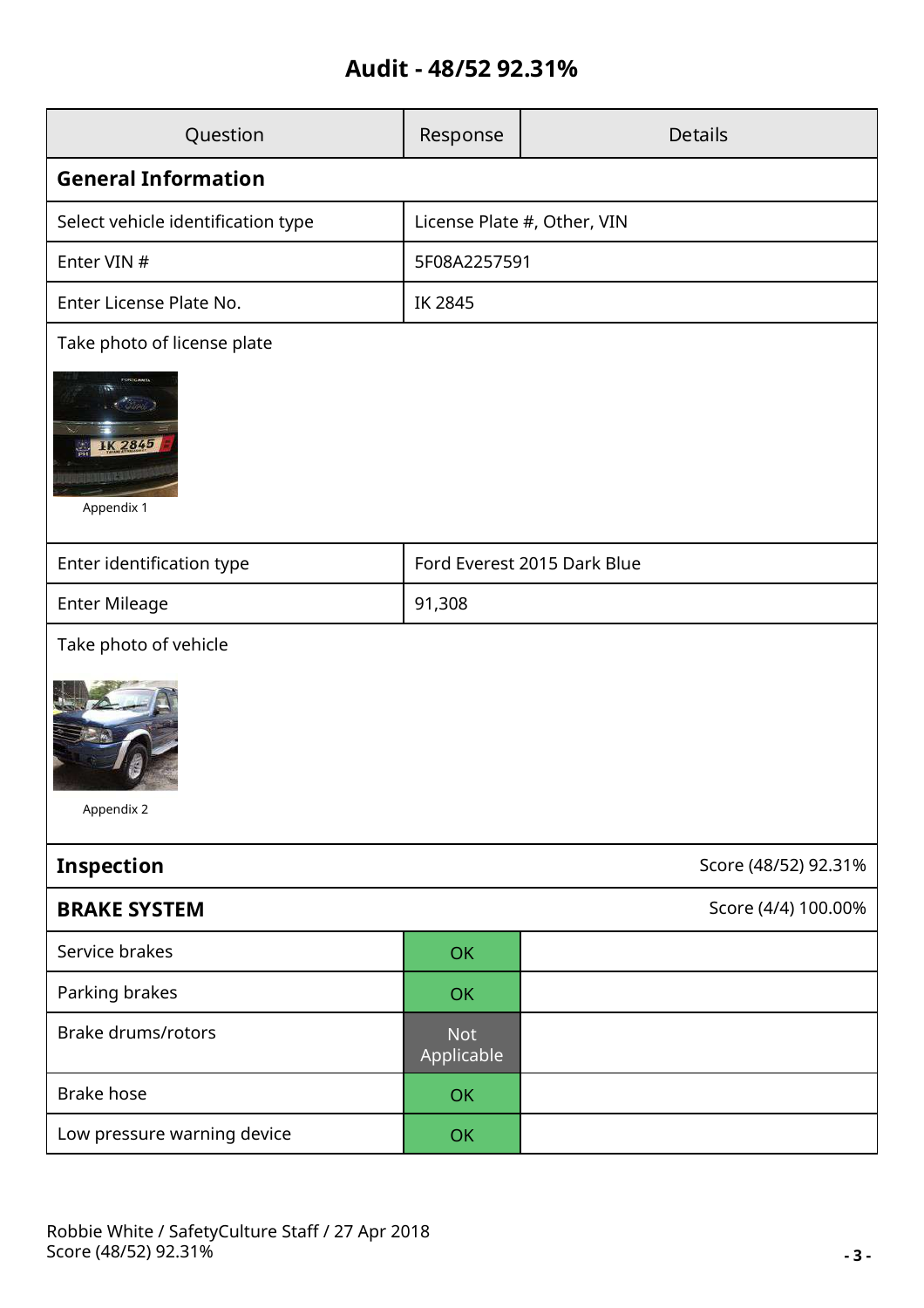| Question                      | Response                 | <b>Details</b>                                                                                  |  |
|-------------------------------|--------------------------|-------------------------------------------------------------------------------------------------|--|
| <b>COUPLING DEVICES</b>       |                          |                                                                                                 |  |
| Fifth wheel                   | <b>Not</b><br>Applicable |                                                                                                 |  |
| Pintle hooks                  | <b>Not</b><br>Applicable |                                                                                                 |  |
| Drawbar/towbar eye and tongue | <b>Not</b><br>Applicable |                                                                                                 |  |
| <b>ENGINE OPERATION</b>       |                          | Score (3/4) 75.00%                                                                              |  |
| Fan/compressor belts          | <b>OK</b>                |                                                                                                 |  |
| Oil pressure                  | <b>OK</b>                |                                                                                                 |  |
| Radiator                      | <b>OK</b>                |                                                                                                 |  |
| <b>Battery</b>                | <b>Needs</b><br>Repair   | Car battery became more pronounced.<br>Colder temperatures made the engine oil<br>much thicker. |  |
|                               |                          |                                                                                                 |  |



Appendix 3

REFERENCE: Vehicle Battery clean and maintained regularly

[This is an example of how you can use iAuditor to include best practice reference images in your templates to assist with inspections]

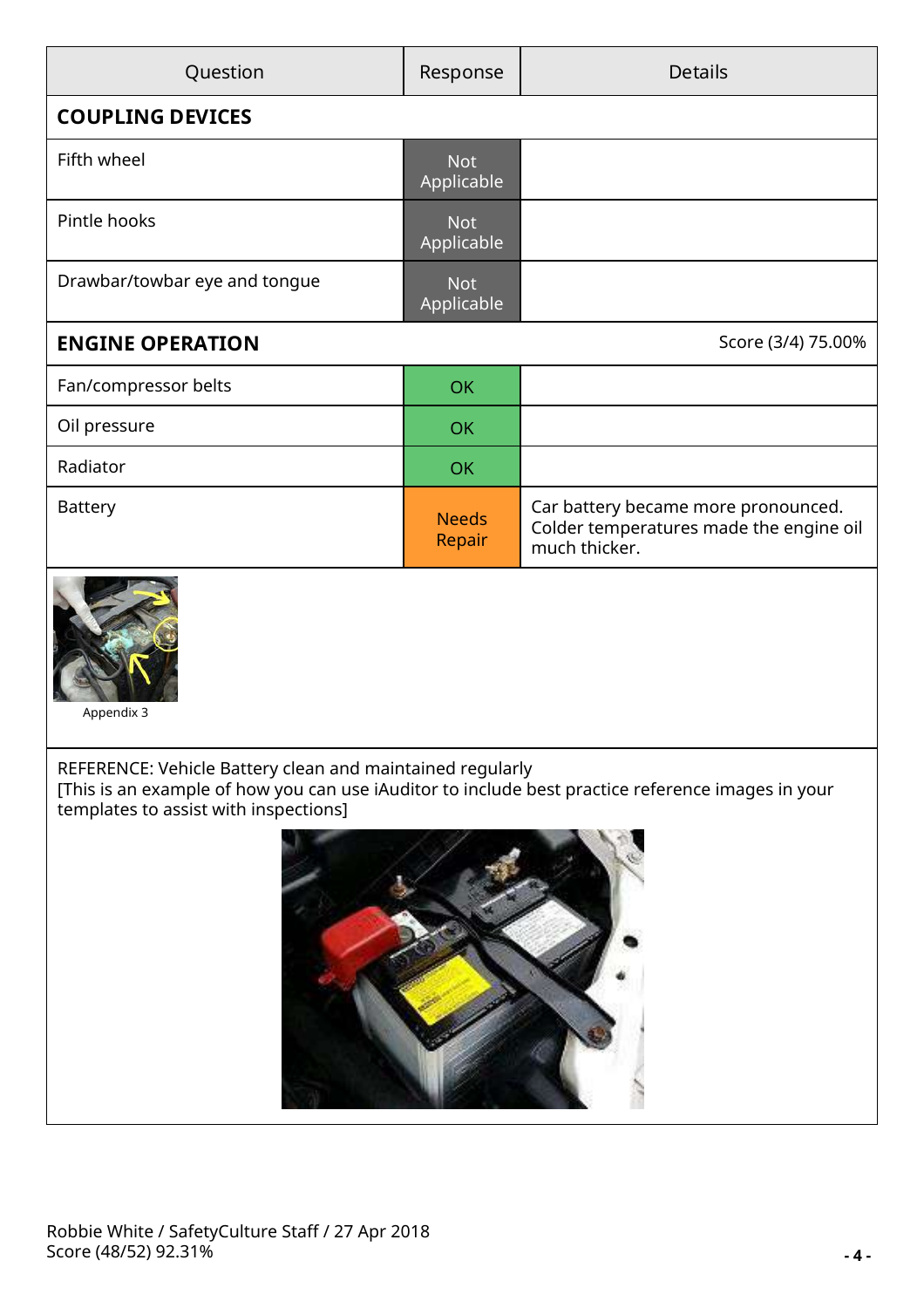| Question                                 | Response                 | <b>Details</b>                     |  |
|------------------------------------------|--------------------------|------------------------------------|--|
| <b>EXHAUST SYSTEM</b>                    |                          | Score (3/3) 100.00%                |  |
| Check below driver position              | <b>OK</b>                |                                    |  |
| Check for damage to wiring and fuel line | <b>OK</b>                |                                    |  |
| Muffler                                  | OK                       |                                    |  |
| <b>FUEL SYSTEM</b>                       |                          | Score (2/3) 66.67%                 |  |
| Visible leak                             | <b>Needs</b><br>Repair   | Leaks found on fuel engine system. |  |
| Appendix 4                               |                          |                                    |  |
| Fuel tank filler cap missing             | <b>OK</b>                |                                    |  |
| Fuel tank securely attached              | OK                       |                                    |  |
| <b>LIGHTING DEVICES</b>                  |                          | Score (6/6) 100.00%                |  |
| Head lights                              | <b>OK</b>                |                                    |  |
| <b>Brake lights</b>                      | OK                       |                                    |  |
| Tail lights                              | <b>OK</b>                |                                    |  |
| Dash lights                              | OK                       |                                    |  |
| Clearance lights                         | <b>OK</b>                |                                    |  |
| Turn indicators                          | OK                       |                                    |  |
| <b>SAFETY EQUIPMENT</b>                  |                          | Score (4/4) 100.00%                |  |
| Seat belts available and working         | <b>OK</b>                |                                    |  |
| Fire extinguisher                        | <b>Not</b><br>Applicable |                                    |  |
| Fags, flares                             | <b>OK</b>                |                                    |  |
| Decals                                   | OK                       |                                    |  |
| Spare bulbs, fuses                       | OK                       |                                    |  |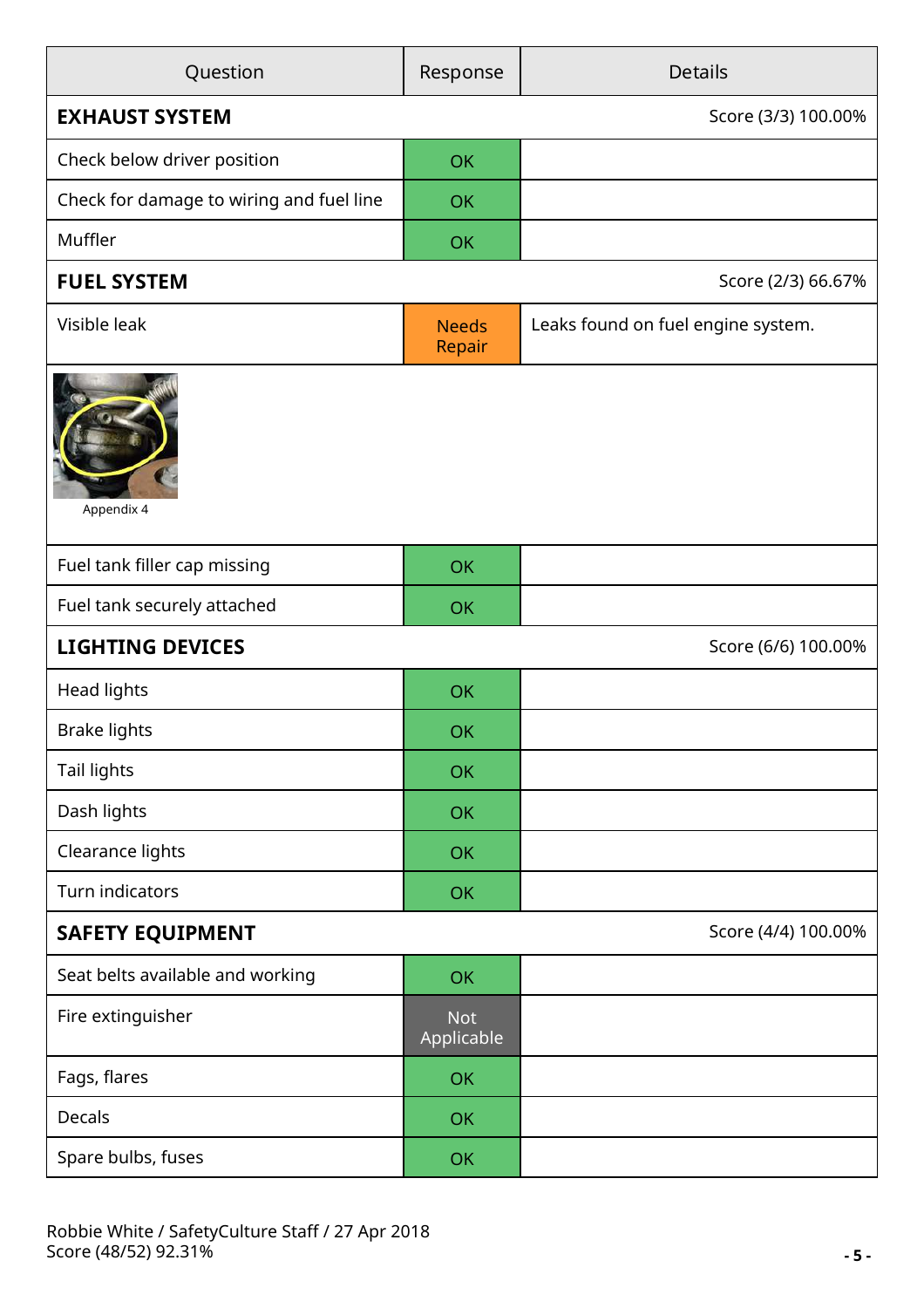| Question                              | Response               | <b>Details</b>                                                         |
|---------------------------------------|------------------------|------------------------------------------------------------------------|
| <b>SAFE LOADING</b>                   |                        | Score (2/2) 100.00%                                                    |
| Protection against shifting cargo     | OK                     |                                                                        |
| Lift gate and accessories             | OK                     |                                                                        |
| <b>STEERING MECHANISM</b>             |                        | Score (7/8) 87.50%                                                     |
| Steering wheel free play              | <b>OK</b>              |                                                                        |
| Steering column                       | OK                     |                                                                        |
| Front axle beam                       | OK                     |                                                                        |
| Steering gear box                     | OK                     |                                                                        |
| Pitman arm                            | <b>Needs</b><br>Repair | Noticed some steering problems due to<br>poor condition of pitman arm. |
| Appendix 5                            |                        |                                                                        |
| Power steering                        | OK                     |                                                                        |
| Ball and socket joints                | OK                     |                                                                        |
| Tie rods, drag links                  | <b>OK</b>              |                                                                        |
| <b>SUSPENSION</b>                     |                        | Score (3/3) 100.00%                                                    |
| U-bolts and spring hangers            | OK                     |                                                                        |
| Spring assembly                       | <b>OK</b>              |                                                                        |
| Tongue, radius or tracking components | OK                     |                                                                        |
| <b>TIRES</b>                          | Score (3/3) 100.00%    |                                                                        |
| Condition                             | OK                     |                                                                        |
| Air pressure                          | OK                     |                                                                        |
| Chains                                | OK                     |                                                                        |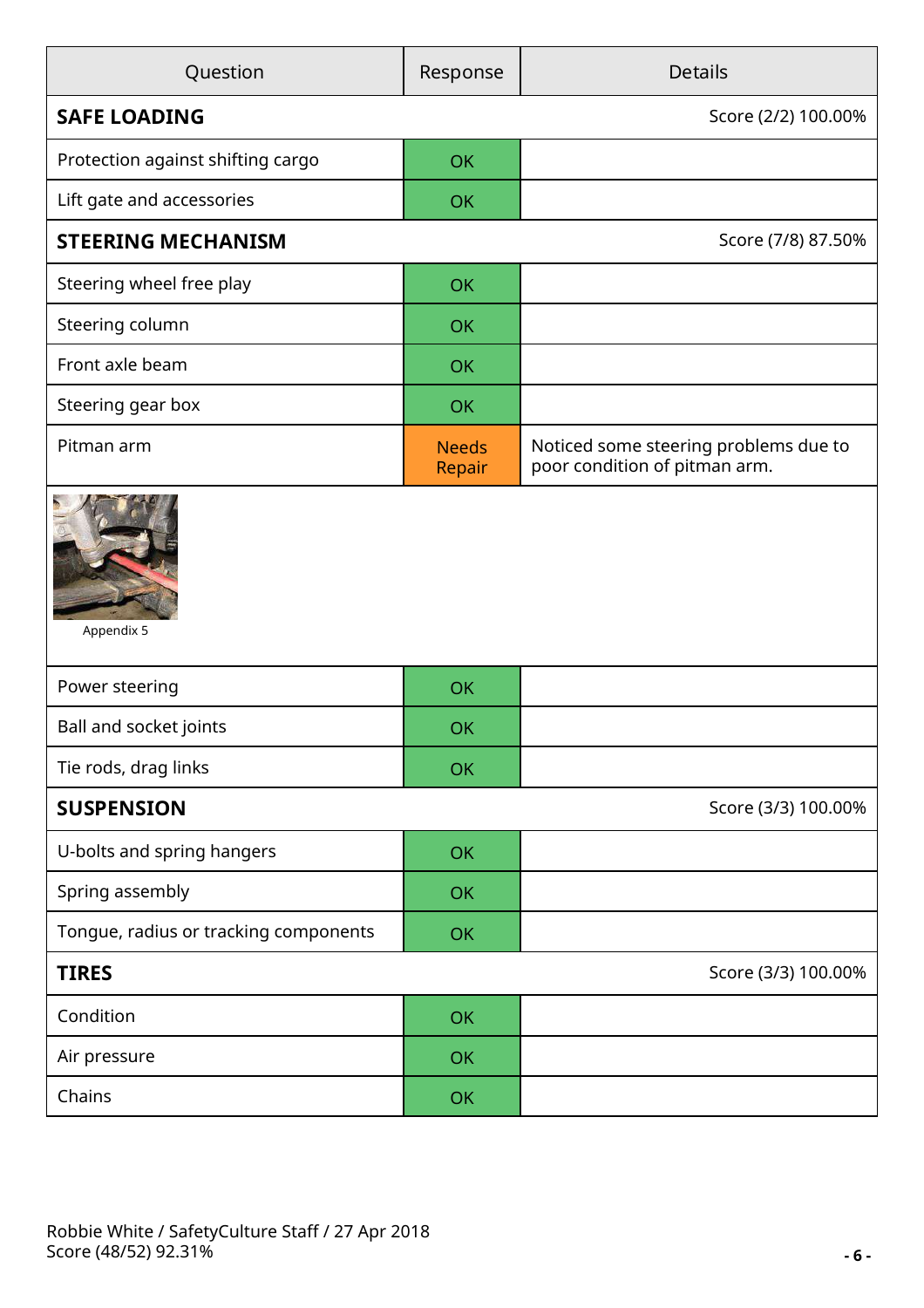| Question                                                                      | Response               | <b>Details</b>                                                      |  |  |
|-------------------------------------------------------------------------------|------------------------|---------------------------------------------------------------------|--|--|
| <b>WHEELS</b>                                                                 |                        | Score (3/4) 75.00%                                                  |  |  |
| Wheels and rims                                                               | OK                     |                                                                     |  |  |
| Lock or side rings                                                            | <b>Needs</b><br>Repair | Side rings are dirty.                                               |  |  |
| Appendix 6                                                                    |                        |                                                                     |  |  |
| Fasteners                                                                     | <b>OK</b>              |                                                                     |  |  |
| Welds                                                                         | <b>OK</b>              |                                                                     |  |  |
| <b>WINDSHIELD</b>                                                             |                        | Score (2/2) 100.00%                                                 |  |  |
| Glass free of cracks, discoloration                                           | <b>OK</b>              |                                                                     |  |  |
| Wiper power unit, blades                                                      | <b>OK</b>              |                                                                     |  |  |
| <b>MISCELLANEOUS</b>                                                          |                        | Score (6/6) 100.00%                                                 |  |  |
| <b>Transmission fluid</b>                                                     | <b>OK</b>              |                                                                     |  |  |
| Clutch free play                                                              | OK                     |                                                                     |  |  |
| Heater/defroster                                                              | <b>OK</b>              |                                                                     |  |  |
| <b>Mirrors</b>                                                                | <b>OK</b>              |                                                                     |  |  |
| Frame                                                                         | <b>OK</b>              |                                                                     |  |  |
| Body                                                                          | <b>OK</b>              |                                                                     |  |  |
| <b>SUMMARY</b>                                                                |                        |                                                                     |  |  |
| List any other conditions which may<br>prevent safe operation of this vehicle |                        | 1. Watch for leaks<br>2. Regular maintenance<br>3. Gas cap required |  |  |
| Enter any other observations                                                  | None                   |                                                                     |  |  |
| Rate the overall condition of the vehicle                                     |                        |                                                                     |  |  |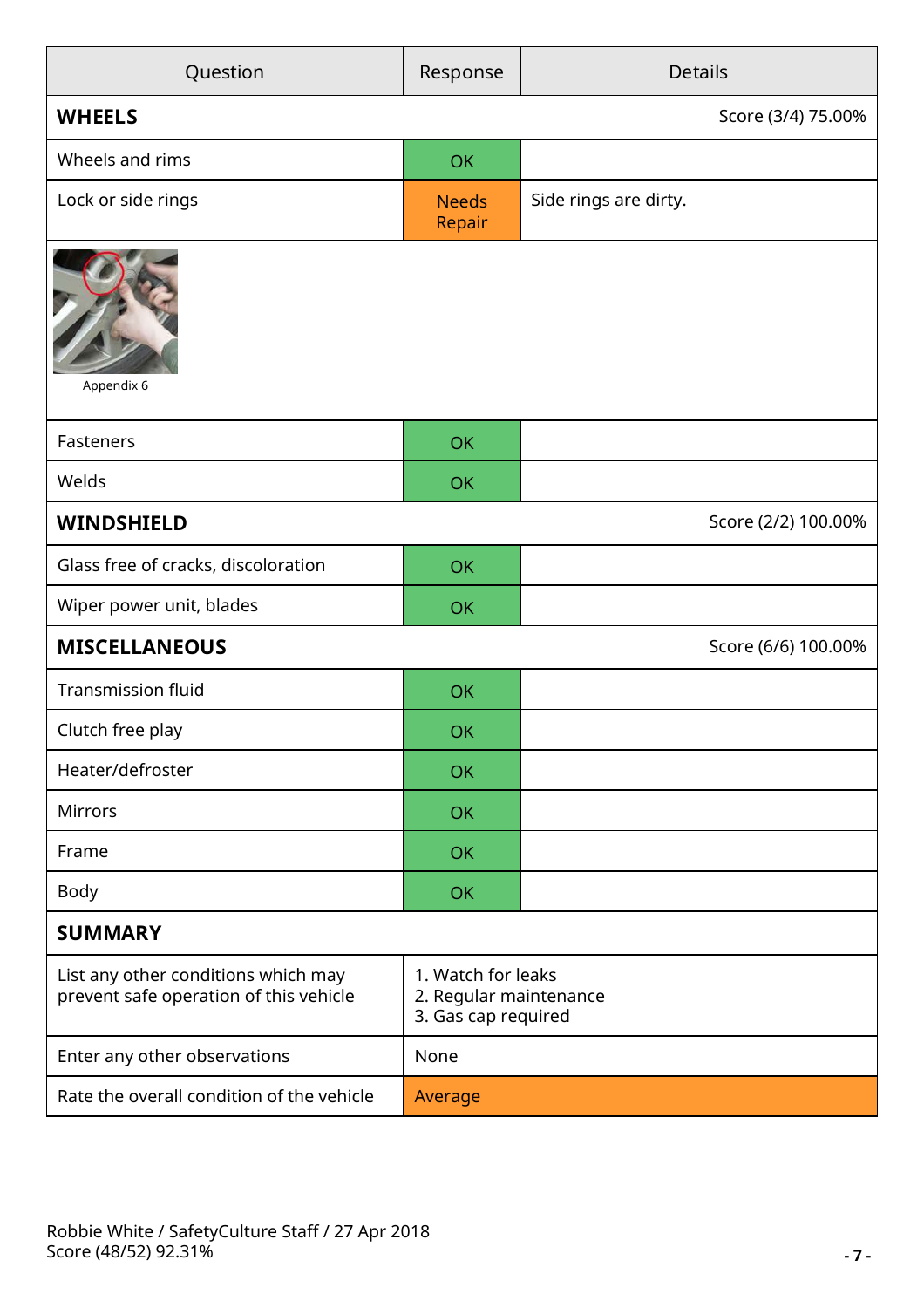| Question                                       |             |                                                                                                                                                                                                                | Response |                      | <b>Details</b> |
|------------------------------------------------|-------------|----------------------------------------------------------------------------------------------------------------------------------------------------------------------------------------------------------------|----------|----------------------|----------------|
| <b>Recommendations</b>                         |             |                                                                                                                                                                                                                |          |                      |                |
| Enter recommendations here                     |             | 1. Regularly check the vehicle components.<br>2. Check for leaks.<br>3. Inspect tire pressures.<br>4. Be mindful of the steering system.<br>5. Clean the brake dust off of the wheels.<br>6. Check oil levels. |          |                      |                |
| <b>COMPLETION</b>                              |             |                                                                                                                                                                                                                |          |                      |                |
| <b>Full Name and</b><br>Signature of Inspector | Jason Reyes |                                                                                                                                                                                                                |          | 27 Apr 2018 08:13 AM |                |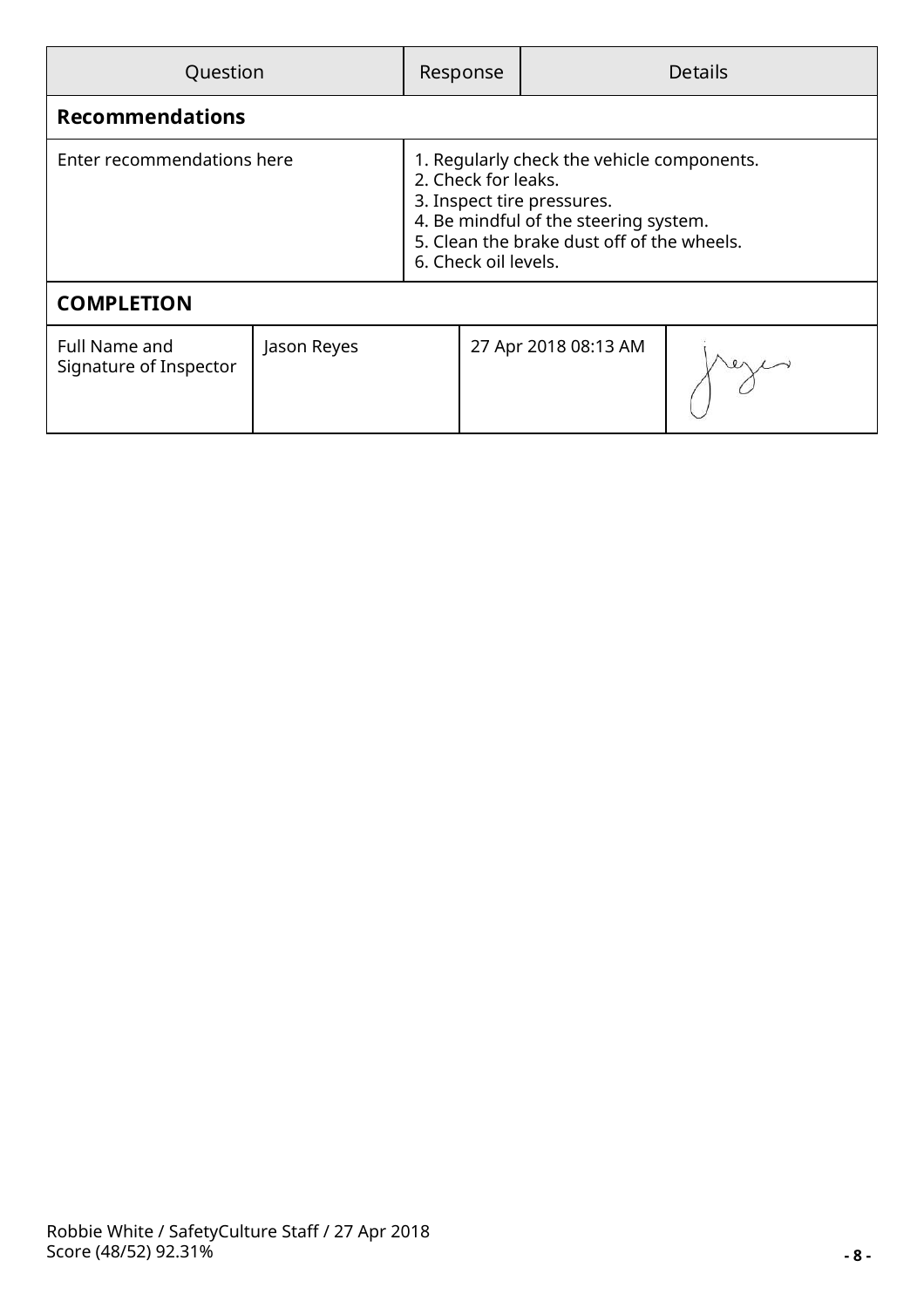





Appendix 1 Appendix 2



Appendix 3 Appendix 4